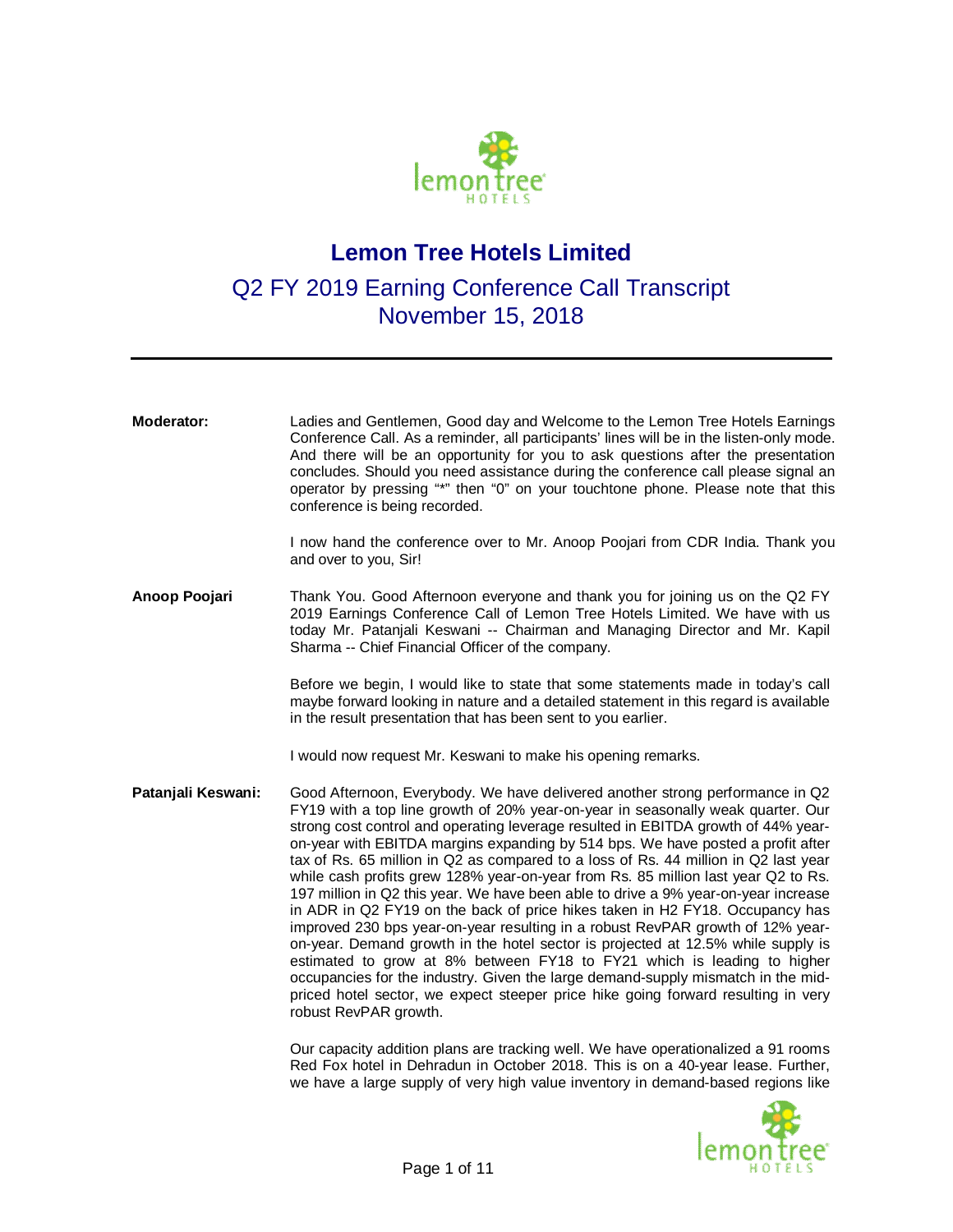Mumbai, Pune and Udaipur which is to be operationalized over the next few quarters. With this we expect our debt cycle to peak within the next 12 months. Price hikes coupled with our operational cost efficiencies will drive strong cash flows in the coming years and capacity growth beyond FY22 will be largely via the managed contract route. So, it will continue to lead to strong free cash generation.

We are now on a strong footing as we go into the second half of the year which is peak season for us and accounts for majority of the annual revenue and EBITDA. The hotel industry itself is at the cusp of an upcycle and we are at the forefront to capitalize on the strong industry dynamics on the back of our brand and our unique value proposition.The large inventory of hotels moving towards steady state in Lemon Tree which were opened over the past three years, higher pricing, the operationalization of high value inventory in the coming quarters and our cost leadership will be key drivers of our performance going forward. Thank you.

- **Moderator**: Ladies and gentlemen, we will now begin the question and answer session. The first question is from the line of Manish Ostwal from Nirmal Bang Securities. Please go ahead.
- **Manish Ostwal**: My question is as you said we are going into busy season in the second half, so what kind of price hike one could expect given the occupancy level in the midmarket and secondly in terms of Mumbai property which we are going to commence, so what is the status on that?
- **Patanjali Keswani**: So, let me explain price hike. This depends from I think company to company because price hikes in our business comprise of hiking prices of three different segments. One segment where the prices are annually hiked is the large corporate segment which is normally a request for proposal segment so these are very large corporates like IBM and equivalent and they increase prices for their hotel vendors every year on 1<sup>st</sup>January. So, price hike of that segment of your business which is large corporate occurs every calendar year. A second segment is the small, medium and micro enterprises segment which is also significant in India.There the prices are typically high either in September or October. The third segment is your retail segment. This segment prices are very dynamic like the airline segment and it is entirely a function of demand and supply on a literally daily basis because these are retail prices that either the online travel agents or your own website typically offers customers. So, when you ask me how are prices tracking? Broadly, it is a function in our business as I said of how these three segments interplay. So, for Lemon Tree Hotels over the last three years we have deliberately looked at reducing our share of large corporate maintaining our shares of small, medium and micro enterprises and expanding our share of retail. So, we have done it fairly successfully and if you look at our figure for the last three years for example large corporate have fallen from close to from over 40% to about 32%, small and micro and medium enterprises share has been maintained at about 35% and others which is retail has increased to over 35%. What is this mean? It means our ability to price to the retail sector is consistently and constantly improving and our ability to re-price is highest with retail.That is true for the airline sector and it is very much true for us. So, what is my expectation? My expectation is that the pricing of Lemon Tree in the next two quarters will track at two levels there will be a 6% to 7% price hike for Q3 and then a further price hike in Q4 for the other sector segment who we normally re-price on 1<sup>st</sup>January. Now I do not want to give a forward-looking statement but let me say the first half of the price hike which will happen from Q3 will be over 6%. Point two, about your view on Mumbai, we are completely on track in Mumbai.Of course unlike other sectors and industries, we are very dependent on the government giving us approvals to open the hotel. So, broadly let me say that our first hotel which is Pune will open in time in December. Mumbai which is

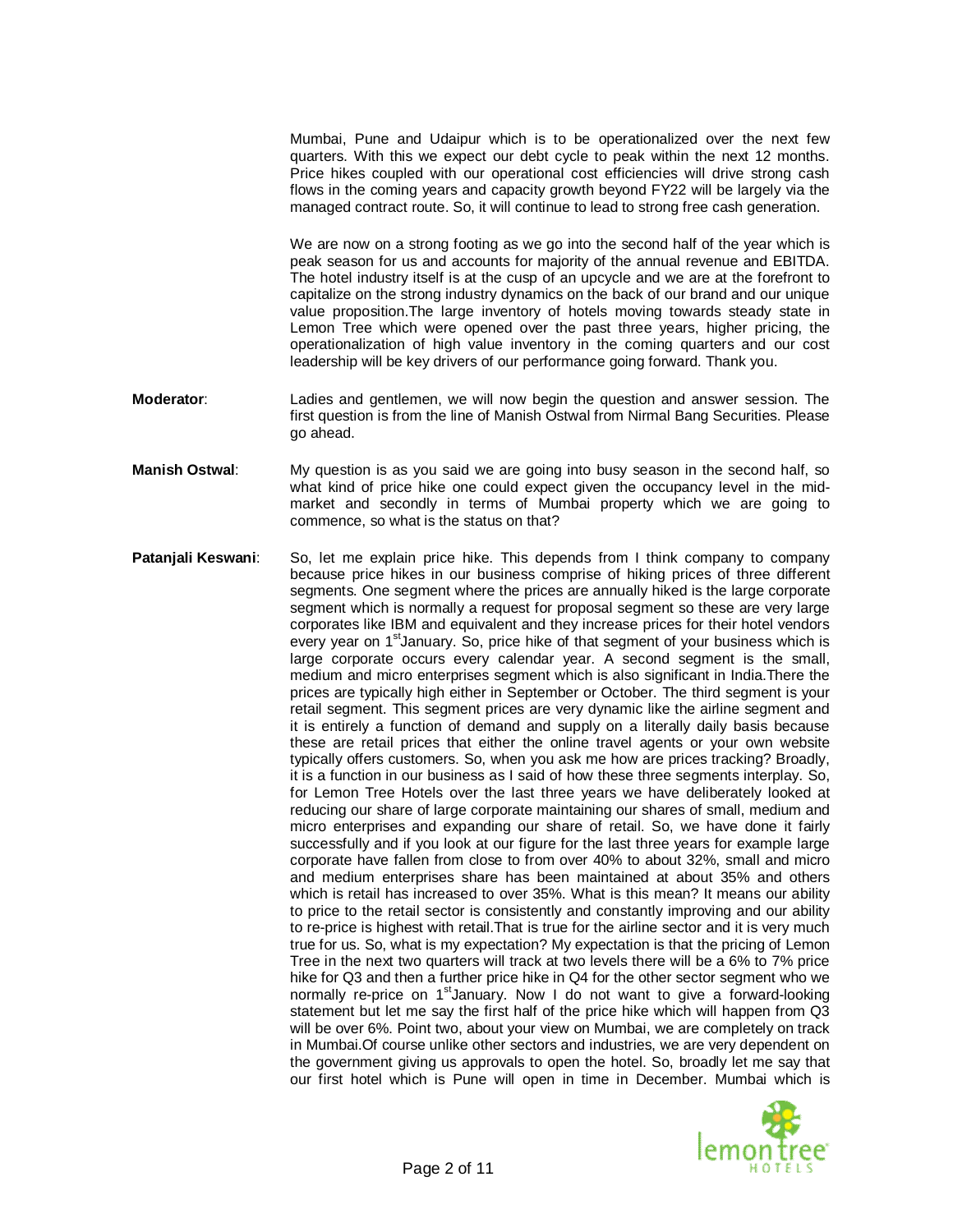supposed to open in January, we are 99% there. We are very hopeful that unless of course there is some delay by the government and regulatory authority we will manage to open it by end of January this coming calendar.

- **Manish Ostwal**: Second question on the total estimate project cost of Rs. 1,725 crore.So this entirely routed through the Lemon Tree Hotels consolidate balance sheet or there will be some investment through the JV partner? What is the consolidated level capex from the Lemon Tree balance sheet?
- **Patanjali Keswani**: The total investment is little under Rs. 1,800 crore. We have already funded about Rs. 1,000 crore. The balance Rs. 800 crore will come partly through debt and the majority through internal accruals. Conservatively, we expect our debt to peak by the next 12 months to about Rs. 1,350 crore and the balance Rs. 400-500 crore will come through internal accruals. To answer your point where it is funded from? We have fully equitized this project. The balance funding of Rs. 800 crore, as I said, Rs. 300 crore will come through debt and Rs. 500 crore through internal accruals. Most of these projects are in our joint venture with our Dutch pension fund partner, but one large project which is the Mumbai Andheri-Kurla hotel, which is about 300 rooms and opening in the next few months, that is 100% owned directly by Lemon Tree Hotelsand all these are fully equitized, so there is no further equity required.
- **Moderator**: The next question is from the line of Christopher Lai from Royal Bank of Canada. Please go ahead.
- **Christopher Lai:** I just want to ask in terms of your guidance for the number of rooms that are going to be built is that still on track for the next 12 months?
- **Patanjali Keswani:** Absolutely on track in fact our guidance has changed slightly if you look at our snapshot,three months ago we had said that we would be having a total of about 8,200 rooms in the next two and half years, but it has now become about 8,600 rooms because we have added to our room inventory. Typically, every quarter we add between 300 to 400 rooms. So, this quarter we have added a little under 400 rooms and broadly I want to just alert everybody that this number of 8,600 rooms of Lemon Tree Hotels actually excludes 100 rooms in Mumbai because our new project in Mumbai which is the Mumbai International Airport Limited where we had earlier planned on 577 rooms, we have managed to re-design and we have submitted this for approval and it will now be a 669 room hotel to be exact and it will be actually the single largest hotel in India in terms of room inventory across all hotels and as you know it is the best market in India. So, these 8,600 rooms which we have currently reflected as our plan for FY21 will certainly be over 8,700. We are fully on track for the next 12 months to open the following hotels. We will open Pune by December - 200 rooms which is in our joint venture with APG. In end January, we will open a 300 room hotel in Mumbai, which is a 100% subsidiary of Lemon Tree Hotels itself. In April, we will open Lemon Tree Premier Kolkata which is about 140 rooms and we have deliberately shifted the opening of our Udaipur hotels from April to October next year and that is another 140 odd rooms. All these are on schedule. The reason Udaipur has been delayed is an internal decision that we have taken. We can open this hotel by April'19 or May'19, but we have two reasons to differ this. The first is that summer is traditionally not a good time to launch a hotel especially in a market like Udaipur. We had earlier planned to launch Udaipur by February and there was a delay to April. So, when our marketing team went and investigated this market, they strongly recommended that we launch this hotel by October. The other advantage of course is by deferring it till October our opening losses or when revenue is significantly less than expenses will also be reduced because we are not opening this for the wrong time of the year. The other good news is our assessment is that the Udaipur market is an

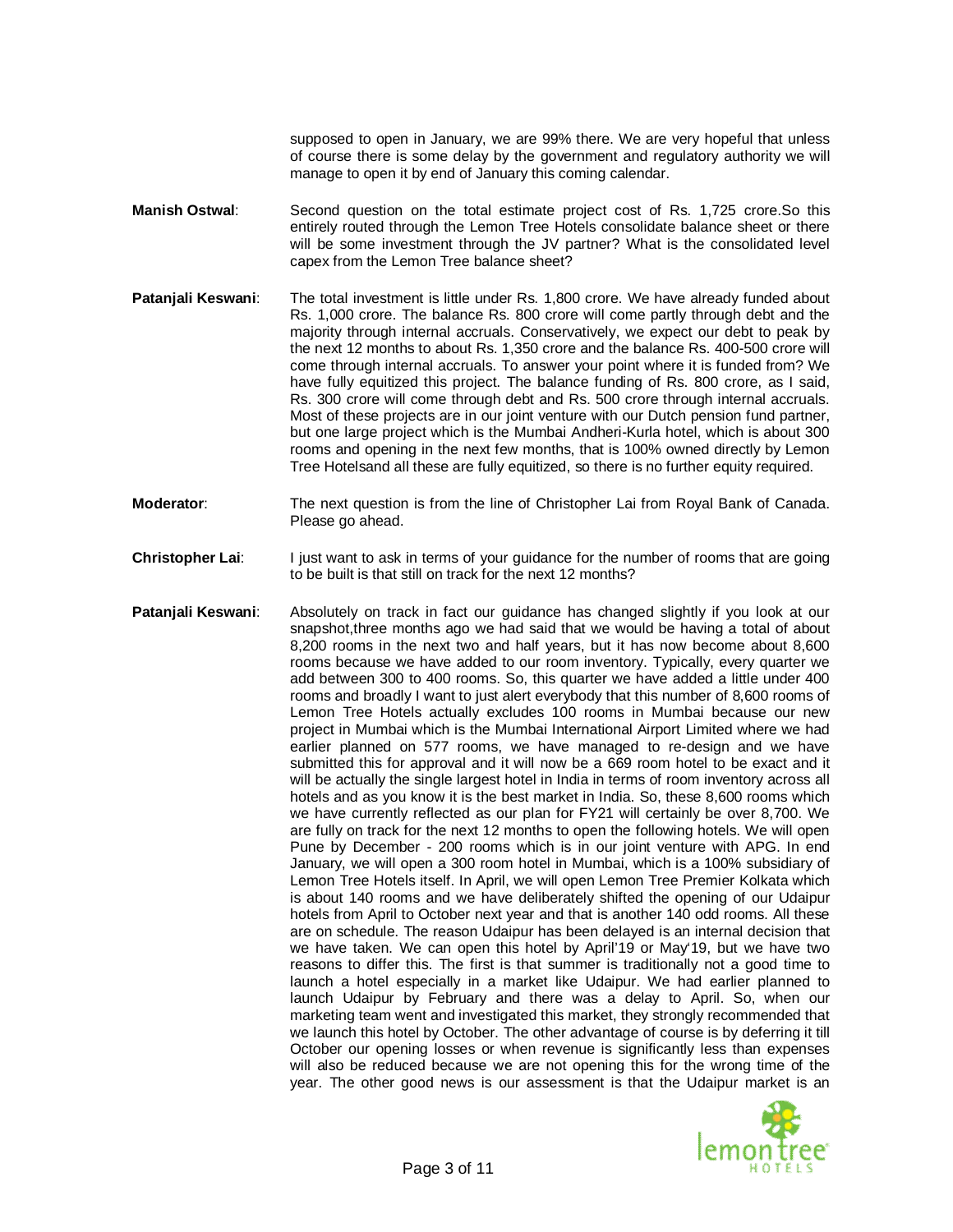enormously strong market. So, we are in fact upgrading our products there somewhat because we feel that we were pessimistic with the projections of performance for this hotel and that fits in quite nicely with our plan to re-launch it in October as a superior product to what it was originally envisaged as.

- **Christopher Lai:** As a follow up question, this is not quite related, I just want to know about the kind of competitive landscape overall kind of obviously the demand is growing faster than supply, room rates are going up and have there been any kind of talks about any new entrants coming in or obviously someone like OYO is in a different price segment wondering if there is any large scale supply that would change the dynamics?
- **Patanjali Keswani**: So, let me step back and answer your question in two parts. So, I will answer the second part first. See there is a limited amount of supply in India hotel rooms. Any new person who comes in can only try to get that supply through either acquisition which is highly unlikely or through management. So, the broad point I am making is supply itself is limited and to create new supply in India for a variety of reasons takes anywhere from 4 to 5 years. So, what do you know very clearly is based on existing supply and supply under active development,what you know is how much supply there will be in India over the next five years which is why we are so bullish. So, if a new player comes in how does that operate that. So, let us assume Hilton becomes more aggressive in India where they will they get new inventory from. They will acquire it from either a Marriot or an equivalent player. So, it is not that there is no more supply being created. It is only that supply shifting brands or flags. I hope that answers your questions. OYO for example operates really at the bottom end of the market and OYO is I am not even quite sure what the business model is. So, I would not like to comment on OYO, but I do know is that the established hotel brands they are all targeting the same inventory because there is no growth of inventory. Excluding us, I am not even familiar with any hotel chain which is adding rooms in the next two, three years. Point number two, on competitive intensity. You know it is interesting that you mention this. Now in India there is a misalignment of incentives. The broad point is that an operator or manager of hotel is incentivized on revenue and on profits. Unfortunately, an owner is only incentivized on profits. So, this misalignment of incentive in my opinion is leading to still some level of underpricing. For example, I was looking at the few published figures that are available today and I find that in India while we increased our prices in H1 by 12% others have been singularly under aggressive and have increased prices by 2%, 3%, 4%. So, I am personally a little amazed and I would really expect that owners of assets in India will become necessarily far more aggressive and we are hoping that by being aggressive ourselves and in some senses leader in the market they are taking prices up. We will incentivize other companies in India to also take the prices up. So, if you noticefor Lemon Tree we managed to take not only pricing up but even occupancy up and I mean our RevPAR is 17% over the previous period and I am amazed that the few figures I have looked at are significantly below that.
- **Moderator:** The next question is from the line of Aadesh Mehta from Ambit Capital. Please go ahead.
- **Aadesh Mehta**: Sir, you are mentioning that your peers have been passing on rate hikes only in the range of single digit, but when I see your sub-segments I see in Lemon Tree Premier we have seen a massive increase in occupancies it is now touching 85%, but if I see the ADR increase over there is only 5%, so what can explain this sir ideally if the occupancies are over above 75%,you should have seen a much stronger ADR hike?

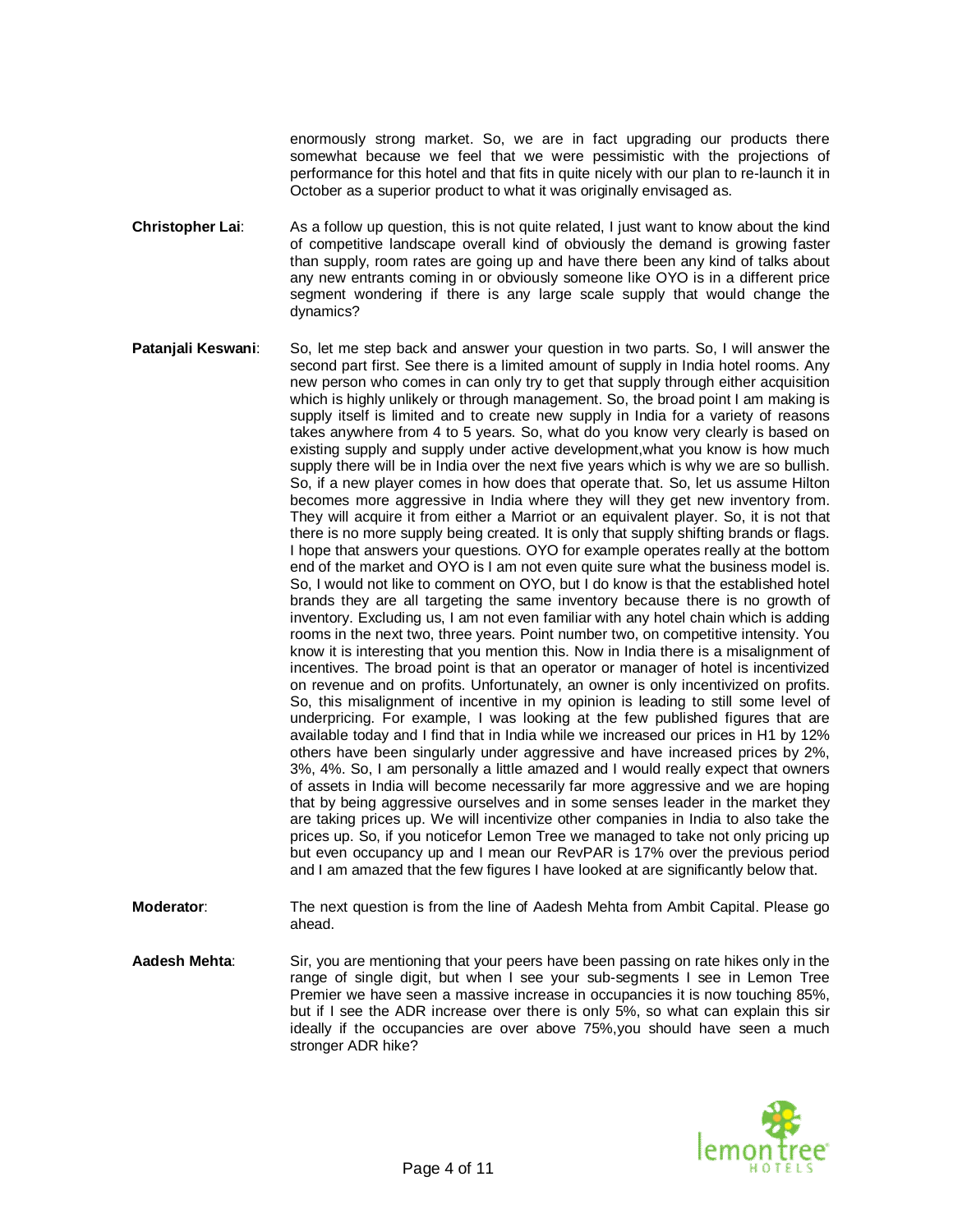## **Pataniali Keswani:** I agree with you, but you see within an existing market we can be weak and operate across the spectrum of aggressiveness. We cannot be independently hiking rates when nobody else is. So, I think what you have to understand is three or four things, how does pricing operate. First, I told you it is an aggregation of multiple segments. Then, it is an impact of competitive action and occasionally it is an impact of some black swan events and sometimes supply injections which are still playing out in India in a micro-market. So, let me give you an example, no supply played out in the hotel where I am currently sitting which is Delhi International Airport. There was no black swan event so in this market our prices went up by 15% to 20% versus last quarter. Now you take up market like Ahmadabad which is still working its way through massive supply injection. So, our ability to re-price is far more limited there than in say Delhi, similarly Jaipur. So, in Kerala for example we were hugely affected by the flood and therefore we are underpricing today because there is no market actually for tourists today in Kerala. So, I would recommend that you not look at individual segments rather look at the entire performance and also look at the performance on a half yearly basis rather than a quarterly basis for pricing because that is when you see it play out. So, broadly my view is very simple, it is that I know supply is not going to grow at more than 8% a year for the next five years because it takes four to five years to create new supply and all the non-supplies put together, assuming all of it develops it is only 8.5% per annum. Now if I look at the last seven years in India demand has grown minimum at 12.5%. So, clearly there is a supply-demand imbalance and clearly this pricing will play out. It will start playing out in micro-markets first but my broad guess is that over the next year or two most likely two years, it will play across the whole of India. But some companies let me just take randomly a company that has many assets in say Mumbai or Delhi will benefit more than a company that is more diversified.

- **Aadesh Mehta**: So, sir my other question is that even if I see on an absolute basis I am seeing an ADR hike of around 9% on a YoY basis that is lower than the 13% to 16% kind of ADR increase we were doing over the last one or two quarters, so is this 9% a new norm?
- **Patanjali Keswani:** Without giving a guidance gentleman, I am going to give you an idea on how our pricing will play out in the next three to four years, so I am going to be conservative. So, what do we have currently is we have an existing owned portfolio of 3,200 rooms. These are mostly stable rooms. So, keep in mind when you are a high growth company like we are because we are adding owned/leased inventory at the rate of 20% a year over the next three to four years. The new inventory that we inject into our market is subject to local market conditions which means what is the competitive intensity there, how are we positioned there, are demand conditions good, will we be able to re-price our hotel, will we be forced to underprice our hotel, will we be able to stabilize that hotel fastso it is not a drag on your EBITDA, these are all local area conditions. But if you look at Lemon Tree now and assume that it is a portfolio where the current 3,200 odd rooms are stable. I am happy to inform you that we launched a hotel in Banjara hills in March'18, it stabilized in 20 days and it is EBITDA accretive from H1. So, that is very encouraging because it is not that Hyderabad is a great market. It is just that there is this gradual pick up across India. Similarly, we have launched a 91-room hotel on  $22^{nd}$ October, we expect it will very rapidly stabilize and be EBITDA accretive. So, it will not be a drag on EBITDA, it will be an addition to our EBITDA. Now if you look at our 3,200 rooms and let us assume that over the next three to four years, we will have an annual price hike of 9% as you mentioned. We are also adding 800 new rooms in the next one year. This is in markets where we know that the average rate of these hotels will be 1.5 x of our hotels because these are all Lemon Tree Premier. Remember our ARR that you are seeing is the aggregate,Red Fox is very often in the Rs. 2,000, a Lemon Tree which is in the Rs. 3,000 and then a

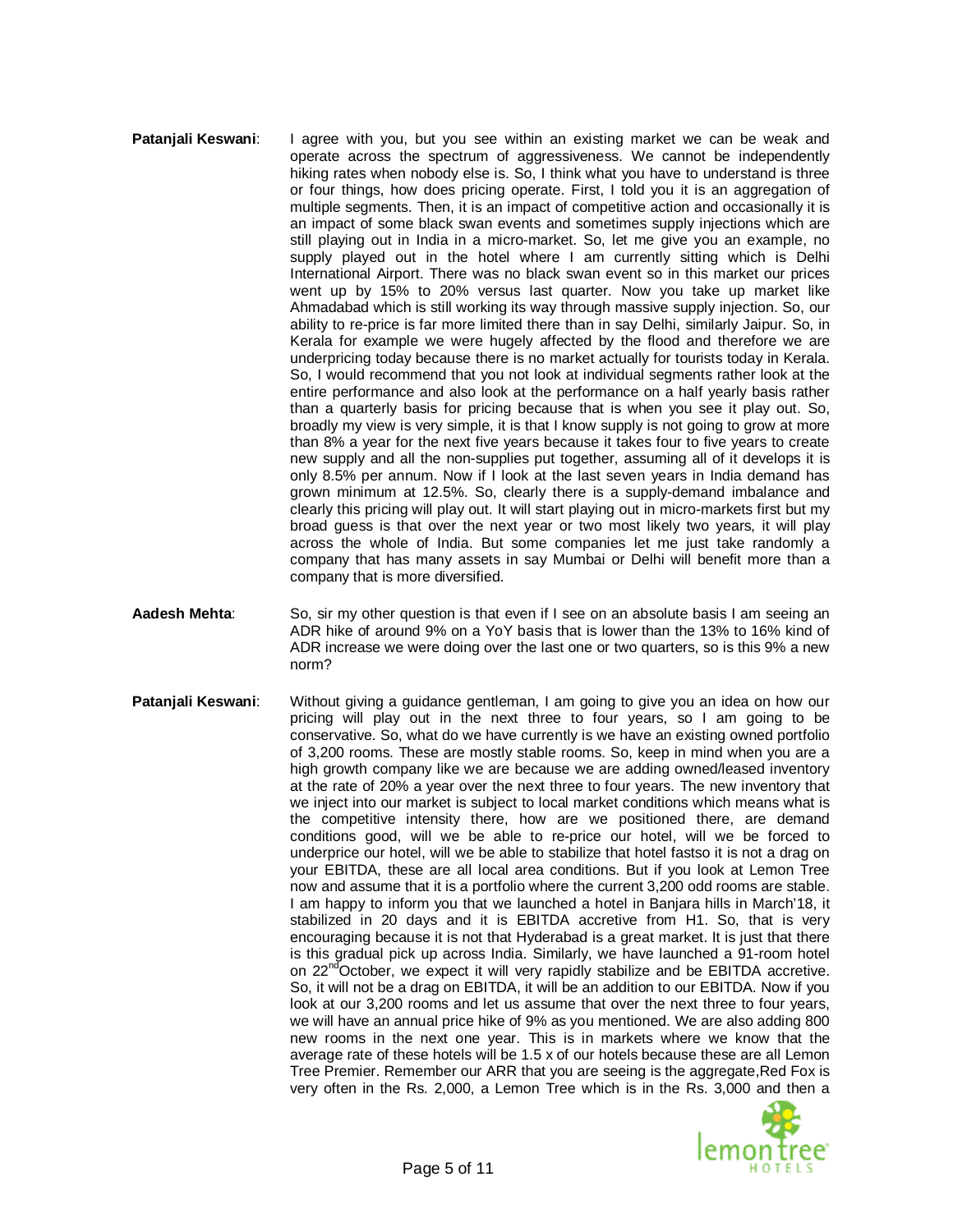Lemon Tree Premier which is in the Rs. 4,000-5,000. This is a massive mix change. So, let me give you a simple number this group ARR of this 800 rooms will be a minimum of 1.5 times our normal ARR and let us assume this will also increase at 9%. Now if you do just the weighted average numbers, I have 3,200 rooms and I am adding 25% more inventory which is 800 rooms where I expect the average rate to be 1.5 x of the normal inventory. Then my weighted average price hike for these 4,000 rooms over the next three years will be a minimum of 13%. Then we are adding Mumbai international airport which is 670 rooms as I mentioned to you in the next two and half years where we expect the ARR to be 2x.Sojust add that then you will see that on a CAGR basis I do not want to comment on an individual year. On a CAGR basis over a next four years I will be personally very disappointed if our average rate on a conservative basis was below 14% a year.

- **Aadesh Mehta**: Last question from my side we have seen some postponement in date of opening even in your managed hotel the one is Rishikesh or Shirdi. So sir even those would be planned delays in opening or there could be some approval?
- **Patanjali Keswani:** You see we have two hotels which are going to open for Lemon Tree which are owned by us where we feel we can re-price significantly. One of them is Udaipur and one is Mumbai international airport. So, when we looked at Udaipur, we did our market study and it is an ongoing study, we felt that we upgrade this hotel a little bit with an incremental investment. Our return on the overall project will improve by 3% to 4% points. So, let me put it this way if the hotel cost Rs. 150 crore and I get a return of 12%, by investing Rs. 50 more crore I could get on the entire hotel a return of 16%. So, we took a decision to upgrade this hotel. Number two was we do not want the opening of this hotel to be drag on our EBITDA obviously and what we understood is that if we launch this hotel after April therefore six months, we will not be able to stabilize it we will not even be able to get any level of occupancy because it is down season. So, once the project was delayed inadvertentlyfrom February to April, then we took an internal decision to extend that from April to October. So hope that answers the question about the deferment of opening of Udaipur.As far asmanaged hotels go, the reality is that these hotels are owned by other people who have their own constraints whether it is financing, whether it is approvals, whether it is wishful thinking I do not know, I don't even want to comment on it. The reality is you are right that there has been not a significant delay but a delay in a number of hotels maybe eight or nine hotels which are not in our control because these are assets owned by other people as I said, but just to clarify the impact is negligible in terms of lost fees. We expect that all these hotels are delayed as we have specified the total loss in fees will be less than Rs. 2 crore because this is start of the project you know the first six month of hotel opening and so on. So, it is not material I would urge you only to really consider delays by owned hotels only.
- **Moderator:** The next question is from the line of Vikas Ahuja from HSBC. Please go ahead.
- **Vikas Ahuja:** I have one question. You said third of your business comes from large corporate so just trying to understand how is the concentration there I mean the top five customers, top 10 customers contribute to what percentage of the total revenues of large corporate, the reason why I am asking is if concentration is high it is harder for you to renegotiate pricing and all?
- **Patanjali Keswani**: Let me break your answer into two parts. You are asking me the question on concentration nationally if I take my largest five account put together they are only Rs. 10 crore put together, my top five accounts on a Pareto principle are 1.5% of my revenue. So, their ability to negotiate with me is not that strong. However what

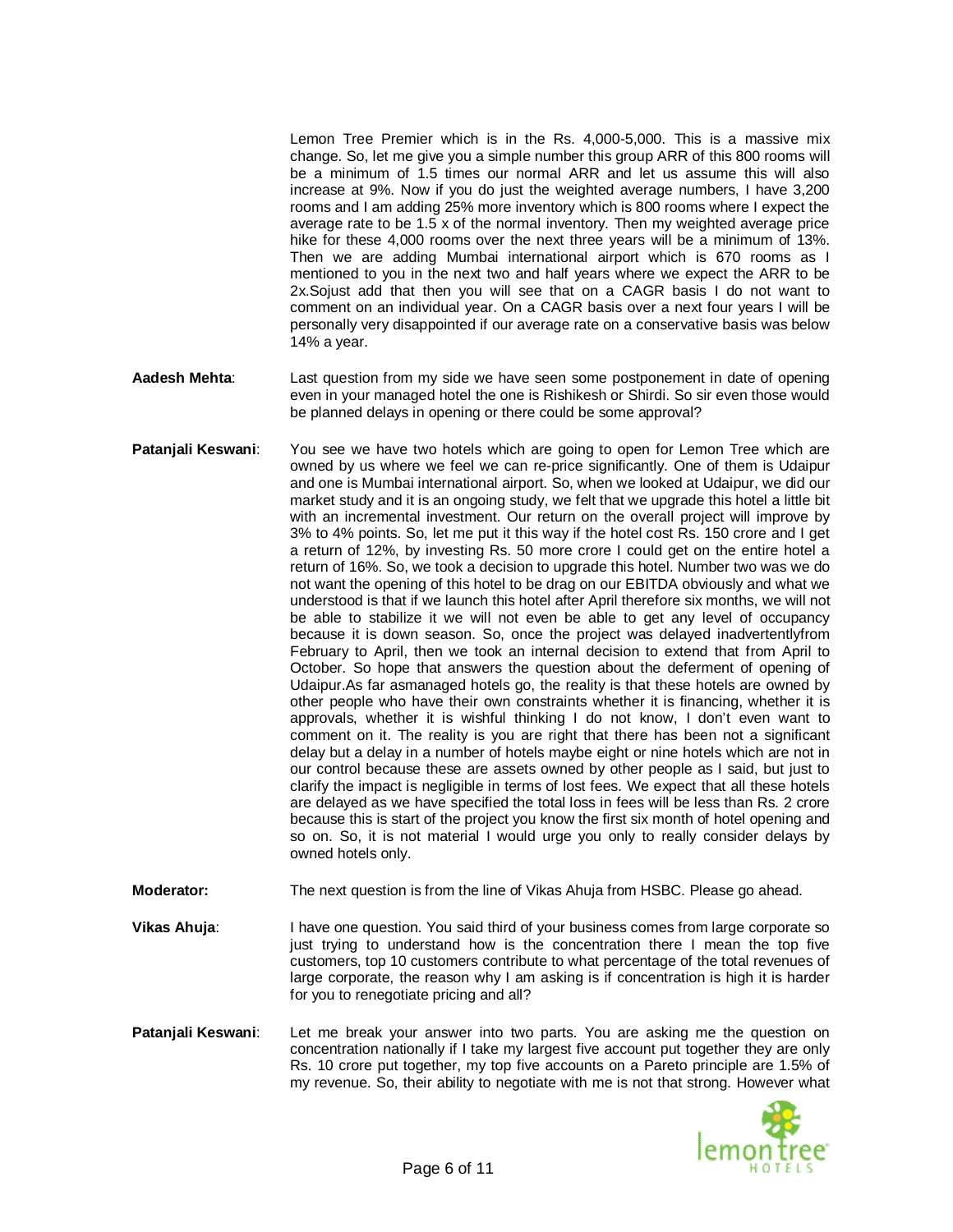could affect us is if there is a large corporate account in one market where in that single market accounts for 20-25% of my business in that micro market. Fortunately for us we are not even in a situation like that. If I take my top 10 customers, my top 10 large corporates put together it it's about Rs. 15 crore, well under 3% of my revenue. So, there is no concentration risk we are not over dependent on these clients but can worse be because these are large clients, we get disproportionate attention from our peers and our competitors. So, unfortunately, when everybody says Deloitte is a large account then everybody goes after Deloitte and pricing becomes irrational so it is not us who are being irrational it is broadly the market which is irrational with large corporate customers. By the way, HSBC is also a large corporate customer of ours though it is not in the top 10. Broadly my view is the following which is that the rate of growth of aspirational middle-class retail demand is so significant in our business that strategically we should look at consistently and on an ongoing basis reducing our dependence on large corporate. I am leaving it to others who are happy with lower rates. So, long term if you ask me, I see Lemon Tree 100% if you add our entire corporate sector together in the next three years it will be less than 50% of our business and it is currently about 63-64%.

- **Moderator**: The next question is from the line of Jatin Nayak from ICICI Mutual Fund. Please go ahead.
- **Jatin Nayak**: Sir my question is what would be the rate hike that you would have taken in the corporate segment in this recent renegotiation?
- **Patanjali Keswani**: 6% I told you.
- **Jatin Nayak**: My second question is what would be your assessment of the new Ginger properties with the renewed strategy of providing a better property and better experience with better rates, so what would be your assessment of that, do you see it as good competition because your competition is talking about growing that category of the product very aggressively?
- **Patanjali Keswani:** Broadly I do not see Taj as competition because Taj typically operates above us so we are in between actually. Ginger is really an economy product. Lemon Tree its three brands are mid-market products and Taj where its main income comes from is upscale to an above so basically say 4.5 and above. I think it is a good strategy for Taj to reposition Ginger because unfortunately for whatever reason Ginger has been seen increasingly as a low-cost offering and strategically it is a good move so that is my first comment. I do not necessarily see it as a negative step for Lemon Tree because Ginger really competes with our Red Fox brand if it is upgraded. The formulation of Ginger and of that market will ultimately help the entire market. So, from that perspective you see I am quite biased I love the Tata group, I worked in the Taj so I will always wish them well so I think it is a good move, good strategy so I do not see it as a problem.
- **Moderator**: The next question is from the line of Himanshu Shah from HDFC Securities.
- **Himanshu Shah**: Out of the 11% opex growth around 3.5% is on account of higher commission to OTA which would actually amount to around Rs. 3 crore. Now, if I assume an average commission rate of ~16-17%it would amount to an incremental revenue of Rs. 18-20 crore from OTAs alone versus last year which is like entire revenue growth coming from OTA segment.Is that fair to assume? Or there has been some significant jump up in the commission rates to the OTA which has led to this growth?

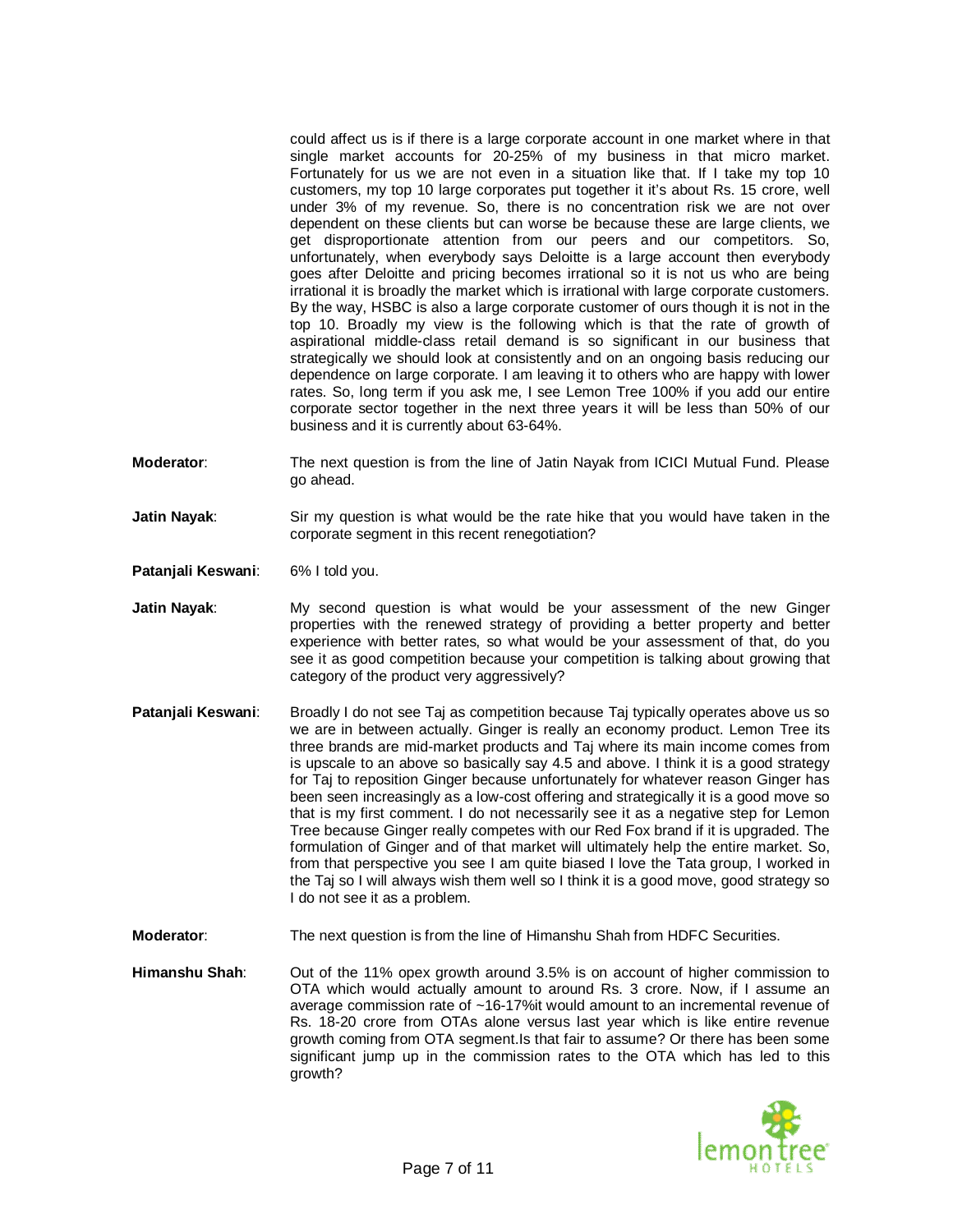- **Patanjali Keswani**: So, let me explain to you. So, remember when I started this discussion, I had mentioned that our our retail segment has really grown and it is today the largest segment of Lemon Tree it is 35% of our total rooms. In terms of revenue it is about 38%. So, this 35% was 26% three years ago. Every year it has been increasing and this is a deliberate strategy by us. So, this increase of about 9% of retail business 7% of that 9% has been OTAs. So, simply put 7% of my business and if you broadly take, I am just taking a number please this is not a guidance but suppose you take my revenue at Rs. 600 crore, 7% of that is about Rs. 40 crore take commission at 15%. We are talking 6% borrowing commission. Could you repeat what was your number you saw in commission?
- **Himanshu Shah:** Rs. 3 crore incremental.
- **Patanjali Keswani:** So, we have increased the revenue by Rs. 40 crore but the commission by Rs. 3 crore so that should tell you a little bit of what our strategy has been. I do not want to comment more specifically. Similarly, our revenue of lemontreehotels.com has increased by 50% in the last two years. So, we are conscious that a lot of retail segment is coming to us either through online travel agents or through our own website or through our call center. Clearly online travel agents is actually an alternate sales agent for us for which we have to pay commission, but it is our job in Lemon Tree that once these customers book through these online travel agents and come and stay with us and then we should try to convert them to our website immediately.
- **Moderator**: The next question is from the line of Ravi Naredi from Naredi Investments. Please go ahead.
- Ravi Naredi: Sir what average price we realize from corporate, SME or retail can you bifurcate?
- **Patanjali Keswani:** I think that is the kind of information I do not want to broadly share, but let me put it this way that the lowest price is the large corporate, the middle price is the small medium micro enterprises.
- **Ravi Naredi**: We are growing at 20% CAGR. How many rooms will we construct and how many rooms will we acquire can you give some broad idea?
- **Patanjali Keswani**: See I cannot give a statement I can only give a snapshot as of today. So, if you look at Lemon Tree, Lemon Tree today is broadly has about 5,100 rooms of which about two-third or 70% are owned/leased by us and we are adding another 3,500 rooms in the next two and half years of which about 50% are owned by us.
- **Ravi Naredi:** And how much commission do we give to these online sites usually for retail business?
- **Patanjali Keswani:** So, it is typically 15% to 18% somewhere in between there.
- **Moderator**: The next question is from the line of Harish Shiyad an Individual Investor. Please go ahead.
- **Harish Shiyad**: My question is in response to your reply to one of the participants you said that once the online customer come to our hotel, stay with us we try to convert into the website customer, so I just want to understand how do we do that, do you give some special discount to them or how it is?

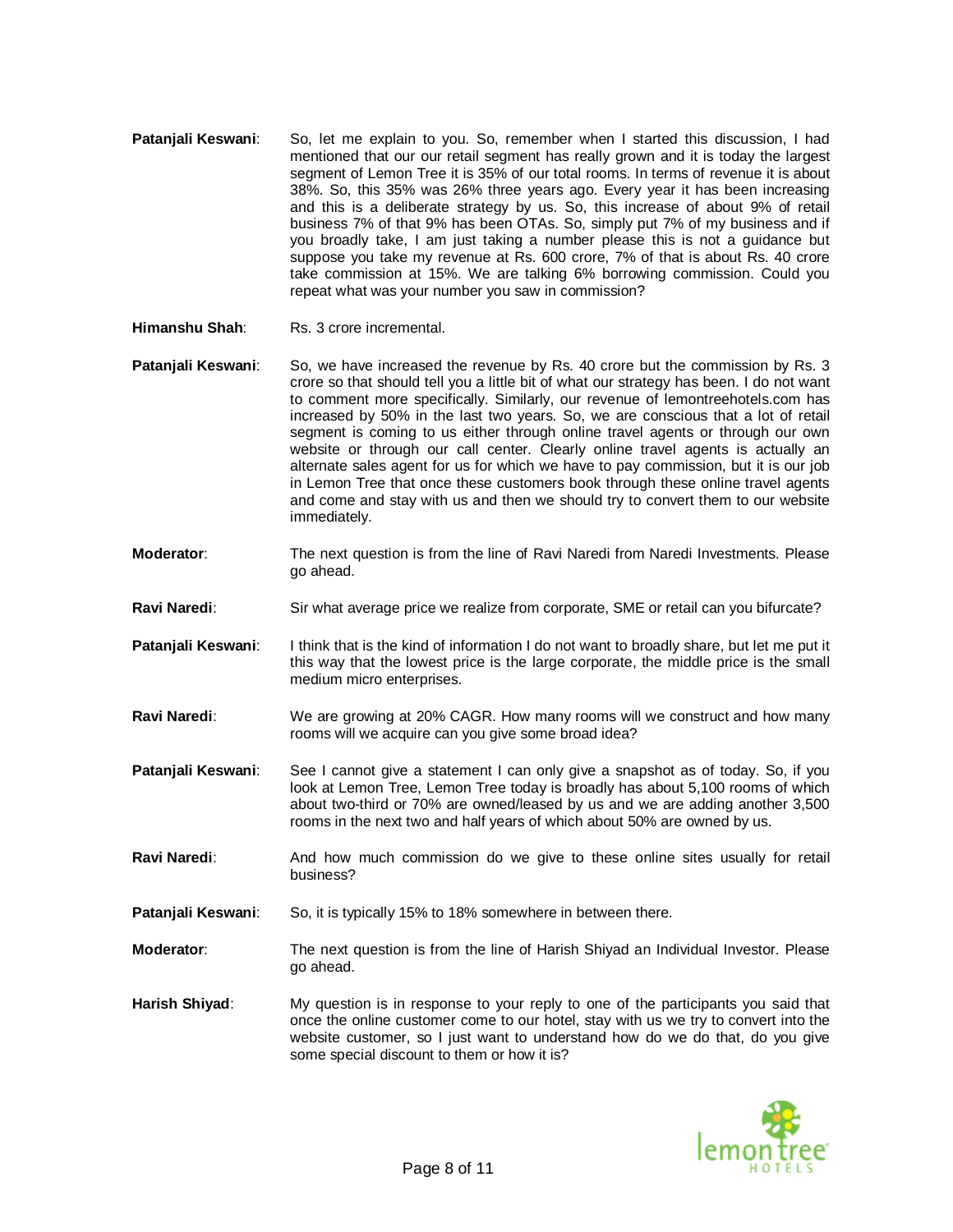## **Pataniali Keswani:** So, you are asking a very interesting question and it would normally take me one hour and lot of tears to answer it, but I will try and not cry. See this is a global fight right now. What is our business. The hotel business is three businesses. One is who owns the hotel, number two who manages the hotels and number three is who sells the hotel. So, typically take the world's largest hotel company Marriott or India's largest which is Taj or Marriott, these are brands that try and get customers to book directly with them because obviously that is the cheapest way to get sales, but since the advent of these technology companies like booking.com or Expedia and in India there is MakeMyTrip and so on. These are disruptors of the market who are trying to commoditize hotel brands. So, I find it very interesting that sometimes when I read customer feedback, they say I went to this very nice MakeMyTrip hotel,it was not a MakeMyTrip it was actually a Taj or Lemon Tree or an Oberoi or a Marriott customer for some peculiar reason is calling MakeMyTrip hotel. Now what is MakeMyTrip. MakeMyTrip simply is a seller of hotel rooms. He is not actually an aggregator he is actually a seller of hotel rooms. In your mind like a travel agent but except that he is an online travel agent, as his definition, a platform. So, now we are trying to aggregate and get these customers who are these retail customers on their platform so they have a very peculiar system. Suppose I give 15% commission to MakeMyTrip and I charge him Rs. 5,000.So the first deal is very simple. My Rs. 5,000 which I offered to MakeMyTrip I cannot offer a lower price on my website. So, on any given day if you go to see a hotel of ours which is priced for Rs. 5,000 on MakeMyTrip, we will also price it at Rs. 5,000 at lemontreehotels.com. But what MakeMyTrip has started doing and so have others, is that they are offering a cash back. So, Lemon Tree is obviously not going to offer a cash back for its own hotels. So, I give a room to MakeMyTrip at Rs. 5,000 I pay him a commission of Rs. 750, so the net rate I get is 4,250 and MakeMyTrip offers this room to a customer at Rs. 5,000 with Rs. 1,500 cash back. So, really MakeMyTrip earns Rs. 3,500. So, what they are doing is they are using our commission to take business away from us only and topping it up with some more money which we are showing as marketing and promotion expenses. So, I joke with MakeMyTrip, because they are friends of ours, that you take money from me to take business from me and then you lose more money to take that same customer, now how do I compete with that. So, what I do is I offer free breakfast, I will offer Wi-Fi, I will offer some more facilities but I cannot offer Rs. 1,500 cash. So, I am waiting patiently for a time when MakeMyTrip and other OTA stop offering these cash back and then we will compete with them on an equal basis and let me also tell you a normal hotel company strategy with these online travel agents will be that when the markets picks up and I am 100% sure it will pick up in the next couple of years when there is shortage of rooms in India then the big hotel chains will give less rooms to the online travel agents as an allocation and tell them we would not give you more than 10 rooms in Delhi or 20 rooms in Mumbai and we will keep the rest of the rooms available on their website.

- **Harish Shiyad**: Direct channel.
- **Patanjali Keswani**: Yeah direct channel.
- **Moderator**: The next question is a follow up from the line of Jatin Nayak from ICICI Mutual Fund. Please go ahead.

**JatinNayak:** Sir, just one thing,do you think you are little late in opening up your property in Mumbai?

**Patanjali Keswani**: We bought this land in 2009. I do not want to make more comments. It took us 9 years to get approvals. Now you can read between the lines. Why there are no hotels in Mumbai and why only five guys can build hotels in Mumbai and they are

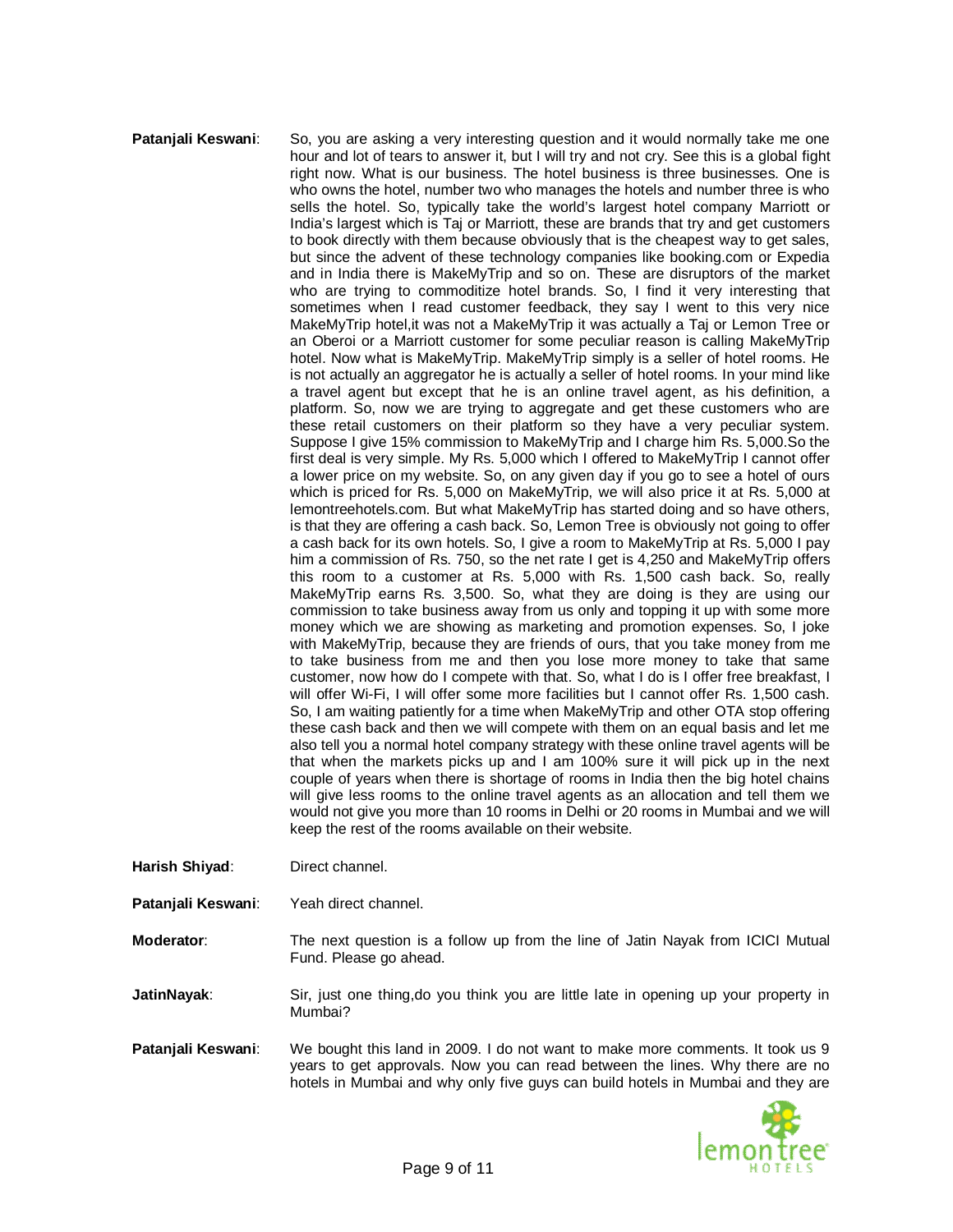all real estate developers. So, there was no delay it is expected, but fortunately for us we bought that land for Rs. 50 crore, we bought it out of our own equity we did not take any leverage.I see that the opportunity cost is that Rs. 50 crore of land is now worth say Rs. 200 crore assuming 15% CAGR and I expect now a return on that Rs. 200 crore. So, I am giving you an indication of what return I expect for that hotel.

**Jatin Naik:** But in terms of how much we will be spending to construct our entire hotel and the timeframe in which it is going to come you are expecting a good ROC again?

- **Patanjali Keswani**: Unfortunately, in India for whatever reasons people look at ROC on historical cost basis. So, on a historical cost basis I expect a very high ROC for this hotel. I expect for example Mumbai and Pune in one year to give me at least a Rs. 50 crore EBITDA which is next year on a standalone basis, together by the way, not separately. Now in Mumbai we have invested about Rs. 300 crore so if we get a return of 11% or 12% in year 1 it is a good return which means that if we get about a Rs. 35 crore return in Mumbai we will be pretty pleased in FY20, but I revalue Mumbai because I revalued at land for the holding cost then my project cost on a revalued basis should be Rs. 150 crore more which means Rs. 450 crore which means in year 1 I am getting an 8% return. It is also not too bad in the hotel business because really your returns start after a couple of years, but on a historical cost basis we will have a good return. I hope I made sense to you basically I internally revalued the hotel at about Rs. 450 crore because of the holding cost of the land.
- **Jatin Nayak:** My last question was is your rate hike somewhere depended on what rate hike the 5-star guy take if they have to take probably an 8% and 9% then you will go ahead and take 7%, 8% or you are going to go ahead and take that rate hike irrespective?
- **Patanjali Keswani:** It depends on who is the market leader. So, in India because of the peculiarities of the supply pyramid in India for the last 20 years it has been the 5-star hotels that were price leaders normally. However, it is a mid-market worldwide that leads pricing. Now to answer your question if in a local market a 5-star hotel takes its prices up by 7% or 8% then typically I am constraint in a range I cannot take my price such that my price becomes the same as the 5-stars price so I am constraint as a top end. However as a deliberate strategy last year and this year we have decided to be aggressive irrespective of how 5-star behave near us and if you notice and I think these numbers will come out gradually you will find that we have increased our prices far above what I think the Indian market has increased in the last two years and I am very much hopeful that now the Indian market itself will see increases because it really needs to.
- **Jatin Nayak**: Because what we see is the 5-star guys as of yet have not gone ahead and taken any meaningful price hike so even though you have taken probably, they have to at least start taking now for you to continue to take that hike increment?
- **Patanjali Keswani:** I am hoping analysts like you will help them drag them towards that direction, but the reality is let me also be very clear here, owners of hotels who manage hotels will be more aggressive in taking prices up, but guys who are pure managers of hotel like the international brands unfortunately are not taking prices up and that is the sad part of what is happening in India because we are not aligned in incentives.
- **Moderator** Thank you. Ladies and gentlemen, thiswas the last question for today. I now hand the conference over to the management for their closing comments. Over to you, sir.